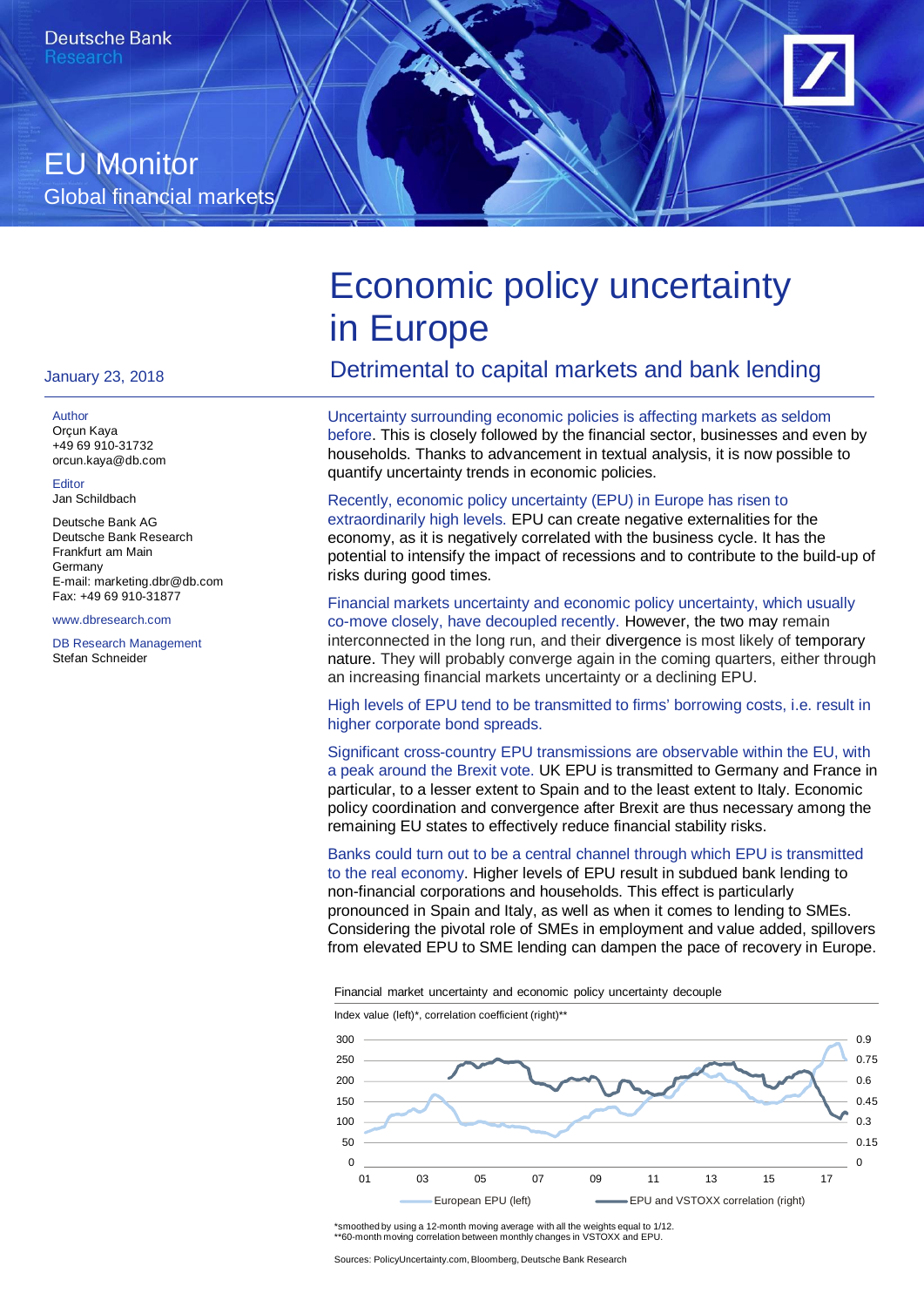

#### **Introduction**

Macroeconomic indicators such as GDP growth, inflation and unemployment rates have long been in the spotlight of investors, as negative news in these areas can lead to downward risks in financial markets. Recently, with macroeconomic uncertainty still being in focus, policymakers' decisions on economic policies have taken centre stage as well. Their statements and actions with regard to fiscal policies, as well as structural and regulatory reforms, are affecting financial markets as seldom before. As a result, uncertainties surrounding these policies have received growing attention. In Europe, for example, decisions on financial regulatory measures, structural reforms and fiscal consolidation are important market-moving events. Moreover, the period of broad economic policy consensus in Europe took a hit with the Brexit referendum. In addition, increased domestic political risks due to elections in the largest euro area countries have raised concerns about future economic policies.[1](#page-1-0) Taking potential negative spillovers from policy uncertainty to the rest of the economy into account,<sup>[2](#page-1-1)</sup> these uncertainties are being followed closely by the financial sector, businesses and even by households.

Against this backdrop, we take a closer look at European economic policy uncertainty in this paper. We start with its measurement and trends in recent years. After that, we focus on the link and a potential decoupling of economic policy uncertainty and financial markets uncertainty. We continue with economic policy uncertainty transmissions between major European countries. Finally, we discuss potential spillovers from economic policy uncertainty to bank lending. In doing so, we focus on lending to non-financial corporations, differentiating between large corporations and SMEs.

#### Measuring economic policy uncertainty

In economics literature, uncertainty refers to agents such as consumers and firms being unable to foresee the outcome of future events. Its presence and level are central in several areas of economics, including decision, game and portfolio theory. A high degree of uncertainty affects decision-making and potentially depresses firms' investment choice or households' consumption.<sup>[3](#page-1-2)</sup> To date, different measures have been proposed to proxy uncertainty in macroeconomic indicators and financial markets, such as the VIX index to gauge volatility in asset prices, or the range of macroeconomic forecasts by professional forecasters. Currently, many of these conventional uncertainty measures are at historically low levels. Besides more "traditional" uncertainty indicators, the future path of economic policies is essential to economic agents' decision-making, too. With crucial measures by policymakers and central banks during and after the financial crisis, economic policies are under ever-growing scrutiny. As a result, a better understanding and a reliable estimation of economic policy uncertainty (EPU) has become particularly relevant in recent years.

In short, EPU can be defined as economic agents being unable to foresee the outcomes of fiscal, regulatory, monetary and trade policies. To give an example, ambiguity surrounding fiscal integration within the EU – which some member countries are in favour of, while others strongly oppose it – creates significant unpredictability. Since fiscal integration has a decisive influence on taxation –

Textual analysis is a tool to describe the tone of a document such as a newspaper article, annual report or IPO prospectus. In doing so, it uses some selected words as indicators of a specific tone. It therefore requires a dictionary that assigns words into sentiment categories such as positive, negative, optimist and pessimist, or certain and uncertain etc. Using the dictionary, the total number of a particular group of words in a document is calculated. This total is usually normalised with the total number of words in the document or is netted with the number of words with the opposite tone to create a final tone indicator.

For example, an article which includes an overwhelming number of words such as "happy", "cheerful" or "joyful" etc. has a positive tone or sentiment. On the other hand, an article which includes many words like "unhappy", "sad" or "depressed" has a negative tone or sentiment.

Source: Deutsche Bank Research

<span id="page-1-0"></span><sup>&</sup>lt;sup>1</sup> See Böttcher and Wruuck (2017).

<span id="page-1-1"></span> $^2$  See Baker, Bloom and Davis (2016), and Julio, Balta, Ruscher and Fernández (2013), and Julic and Yook (2012), who point to a negative relationship between EPU, economic recovery and growth.

<span id="page-1-2"></span><sup>&</sup>lt;sup>3</sup> See Laffont (1989).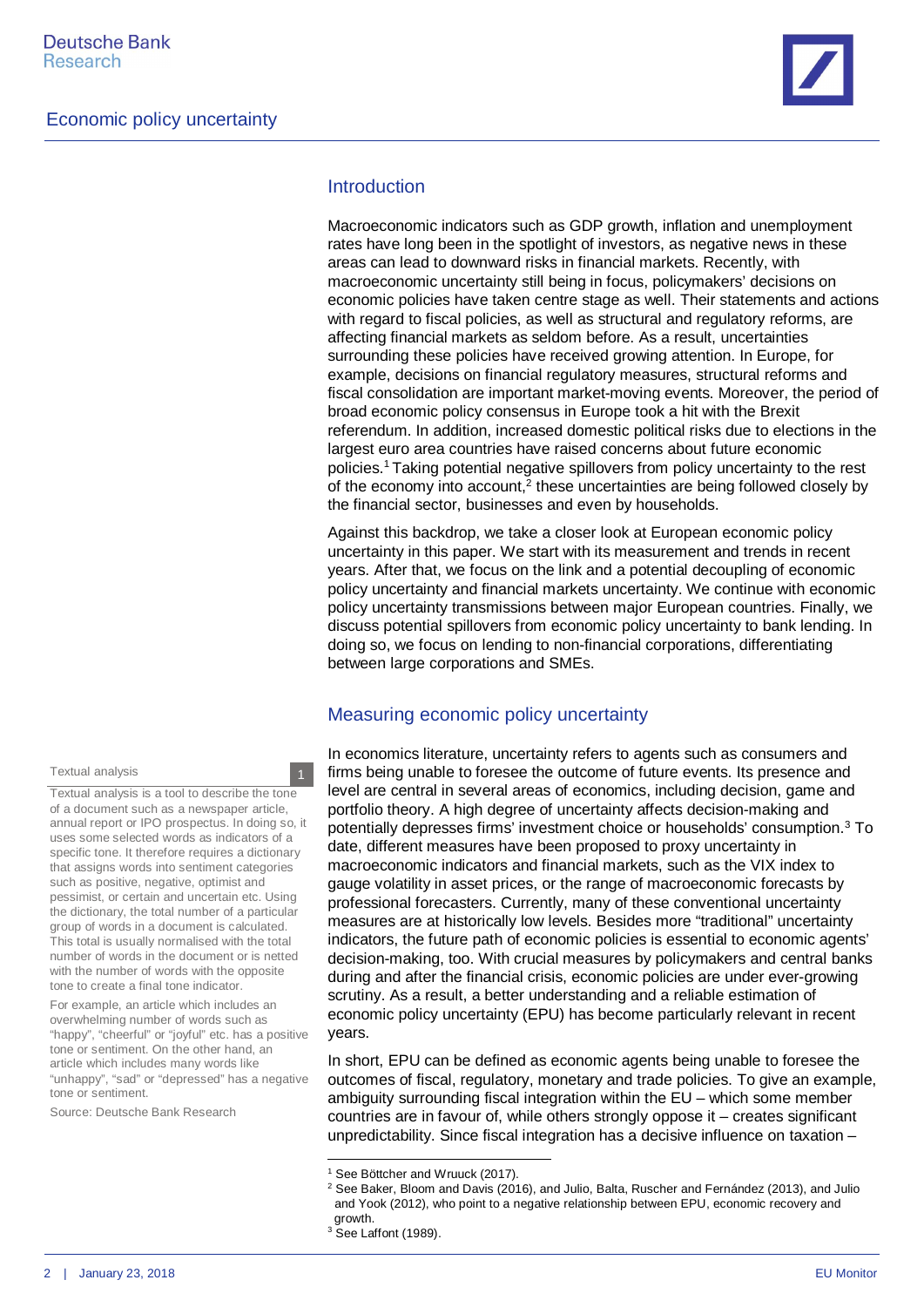

and thereby the cost of production, demand, and even firms' competitive advantage – European firms might postpone their investment and hiring decisions to see the outcome of the discussions first. This wait-and-see approach, however, may detrimentally affect the real economy and sustainable recovery in Europe. Even though it is easy to define cornerstones of EPU conceptually, EPU is inherently unobservable, and its estimation is not straightforward. In recent years, though, there have been significant steps forward in EPU measurement with the advancement of textual analysis (see box 1 for a short explanation).

Using textual analysis, Baker, Bloom and Davis (2016) (hereafter BBD) have developed an index to proxy movements in policy-related economic uncertainty over time. In doing so, the BBD index uses articles from major newspapers. [4](#page-2-0),[5](#page-2-1) In an article, BBD scans for three groups of words related to 1) economy, 2) uncertainty and 3) economic policy. There should be at least one word from each group in the article for the article to be counted as an indicator of policyrelated economic uncertainty. For example, if an article includes words from the first group such as output, production, etc. and from the second group such as uncertain, unclear, etc. but fails to include words from the third group such as spending, deficit, regulation, budget, tax, policy, etc., then it is not counted as an indicator of EPU. To construct the index value, BBD counts the number of articles which pertain all three groups of words. The frequency of words that belong to each of the three groups is not relevant for the index computation. This number of articles is scaled by the total number of articles in the same newspaper to get a normalised final index. Several robustness checks and alternative and unrelated measures of EPU yielding similar results to BBD<sup>[6](#page-2-2)</sup> have bolstered the confidence that this newspaper-based measure accurately captures EPU. This being said, some shortcomings remain, which we will point out throughout our analysis.

#### All-time high economic policy uncertainty in Europe

Recently, conventional uncertainty indicators have fallen to all-time lows, and economic recovery has gained pace in Europe. Despite the economic news delivering mostly positive surprises to market participants, the Brexit referendum and rising populism in some countries create significant uncertainties about future economic policies in Europe. To illustrate these, chart 2 presents the evolvement of the smoothed European EPU index from 2001 onwards. In the early years of the millennium, on the back of weak or even negative GDP growth, the BBD uncertainty index rose. Yet the upward trend in EPU reversed around 2004, when economic policy reached a period of broad consensus. With the outbreak of the financial crisis, the index jumped. With the intensification of the euro area debt crisis in the second half of 2011, the uncertainty index saw a further huge upswing, surpassing the highs of the global financial crisis. Despite the rollback between 2012 and 2014, the run-up to the Brexit referendum and its outcome triggered another surge and led to a new all-time high, with an index value almost 5 times higher than in 2007. The extraordinarily high level of EPU is probably among the most significant concerns of businesses, households and even central banks, and has important implications.

Before delving deeper into the implications, it is important to discuss some caveats in the measurement of the EPU index which may have pushed it up



\*smoothed by using a 12-month moving average with all the weights equal to 1/12.

Sources: PolicyUncertainty.com, Deutsche Bank Research

<span id="page-2-0"></span><sup>4</sup> In the US, for example, BBD scans USA Today, Miami Herald, Chicago Tribune, The Washington Post, Los Angeles Times, The Boston Globe, San Francisco Chronicle, The Dallas Morning News, The New York Times and The Wall Street Journal. For the European index, BBD scans ten European newspapers.

<span id="page-2-1"></span><sup>&</sup>lt;sup>5</sup> See online appendix of Baker, Bloom and Davis (2016).

<span id="page-2-2"></span><sup>6</sup> See Hassan et al (2016).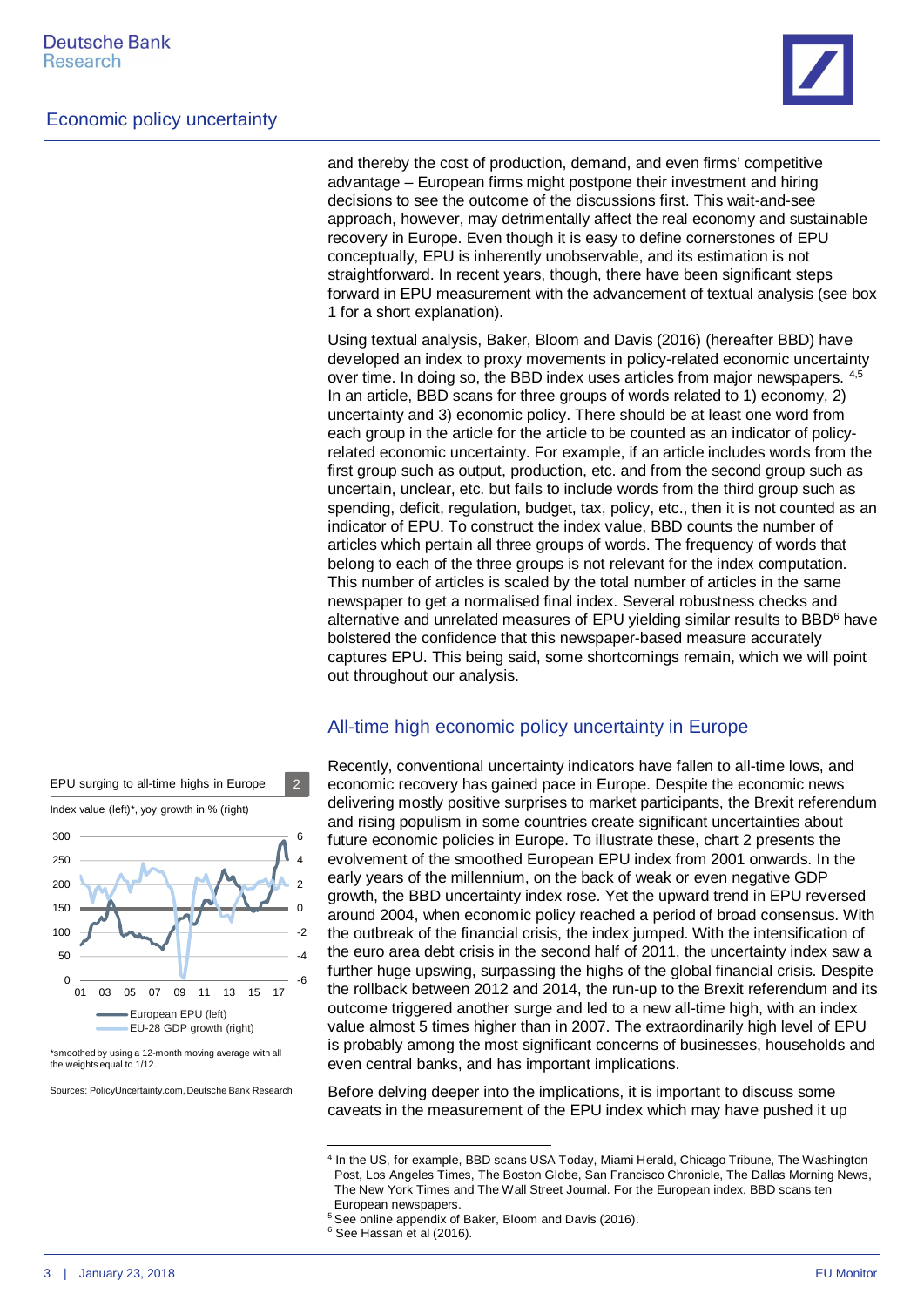

recently. For the European EPU index, BBD weights EU countries equally and does not distinguish between local and international policy uncertainty. Put differently, German newspapers writing about Brexit and associated economic uncertainty in the UK is counted towards an increasing EPU in Germany and contributes to the European index. International news coverage in local newspapers probably inflates index values during major events such as Brexit. Another caveat is the representativeness of the newspapers taken for the index construction. BBD uses two major newspapers from each country which usually have a specific economics and finance focus (and as such tend to be more internationally oriented). During episodes of economic uncertainty, this may magnify the surge in EPU, too.

Despite some shortcomings, and despite uncertainty surrounding the Brexit referendum most likely being somewhat exaggerated, it is observable that the European EPU index has a negative correlation with business cycles (see chart 2 above). EPU tends to rise during economic downturns and to recede during good times. If there is cyclicality in EPU, it has the potential to intensify the negative impact of recessions and probably leads to a build-up of risks during good times. In this vein, the extraordinarily high current levels of European EPU should be monitored with care, considering likely negative externalities to other parts of the economy. Policymakers should act decisively during Brexit negotiations and avoid prolonging and generating further policy-induced uncertainty.

#### Financial market uncertainty and economic policy uncertainty decouple

As already discussed, market participants may take a wait-and-see approach during episodes of elevated EPU, which may affect asset prices, market liquidity, etc. It is therefore reasonable to look at the transmission from all-time high policy uncertainty to financial markets. Insights can be gained from the comovement of EPU and a benchmark index for European financial market uncertainty. The VSTOXX index, which is the implied volatility of options written on the Euro STOXX 50 Index (Europe's leading blue-chip index for the euro area), reflects market expectations of near-term uncertainty and serves as a good proxy (see chart 3). The VSTOXX and EPU seem to co-move closely until 2016, with similar direction and pace of evolvement. Since late 2016, however, there has been a decoupling, with financial markets uncertainty declining to alltime lows, but EPU moving to all-time highs. Chart 3 also presents the correlation of the VSTOXX and European EPU indices. Instead of taking a point estimate, we utilise moving correlations to show potential changes in comovement structure over time. Our estimates indicate that the correlation of the two evolved in a range of 50% to 80% until 2016. In 2017, though, there was a significant disconnection, with correlation down to 40%.

Benign global economic conditions and rock-bottom benchmark rates may partly explain low financial markets volatility in recent years. Indeed, the largest economies in the world are all growing relatively strongly. At the same time, both factors do not necessarily lead to a low EPU. It is also important to note that the VSTOXX measures the implied volatility of options with one month to expiry and does not place particular weight on long-term risks. By contrast, EPU mostly captures the longer-term concerns of economic agents. In this respect, EPU and the VSTOXX can deviate in the short run. What is more, low financial volatility may suggest that markets are overly optimistic about the short-term outlook and are underestimating the risks, including economic policy-related ones.

Insights on whether EPU and the VSTOXX usually co-move – despite some divergence in the short run – can be gained from an econometric framework that



Decoupling from financial markets

\*smoothed by using a 12-month moving average with all the weights equal to 1/12 \*\*60-month moving correlation between monthly changes in VSTOXX and EPU

Sources: PolicyUncertainty.com, Bloomberg, Deutsche Bank Research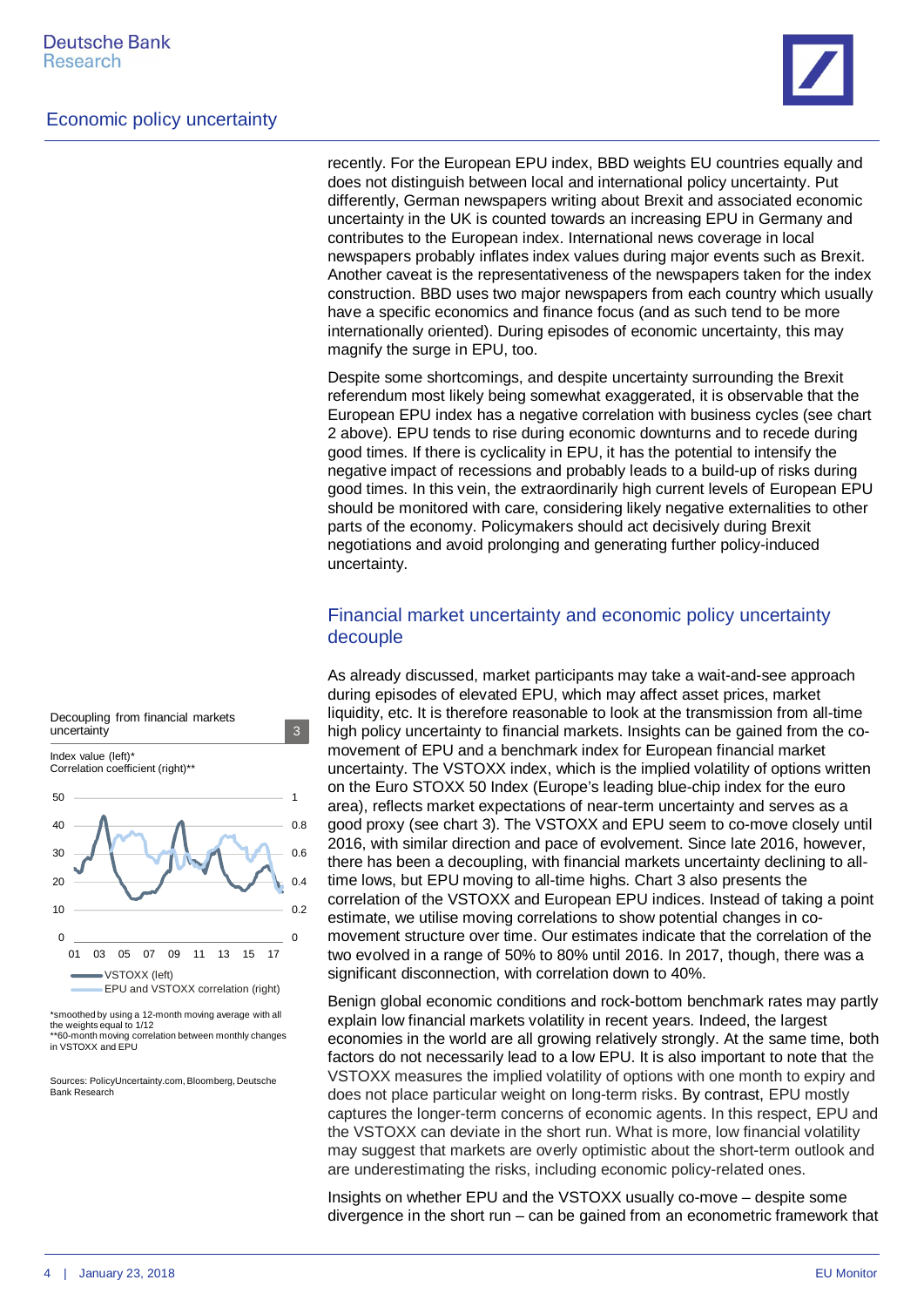

2017. Our estimation results are statistically significant at conventional levels and indicate that economic policy uncertainty and financial markets uncertainty are interconnected in the long run. There is no indication that the link between the two has broken down structurally, and it seems that the recent divergence is only of temporary nature. The uncertainty indicators will probably converge again in the coming quarters. Therefore, it would not be surprising to observe either increasing financial markets uncertainty or declining EPU.



Changes in EPU: y axis Changes in bond spreads: x axis



Sources: Bloomberg, PolicyUncertainty.com, Deutsche Bank Research



\*smoothed by using a 12-month moving average with all the weights equal to 1/12

We have imputed EPU index values from February to April 2003 in Spain, which were inflated due to outliers.

Sources: PolicyUncertainty.com, Deutsche Bank Research

Economic policy uncertainty and borrowing cost nexus

In addition to potentially impacting the equity market, uncertainty about future economic and monetary policy actions may affect bond markets. On this front, potential transmissions to financing conditions via higher corporate bond spreads are of particular importance in terms of real economy implications.<sup>[7](#page-4-0)</sup> During episodes of high EPU, for example, market lenders may demand a higher uncertainty premium for corporate bond investments and yields may rise.

tests if there is a long-run relation between the two. To do so, we perform an Engle-Granger test for cointegration. Dependent variables are the monthly changes of the smoothed VSTOXX and European EPU index from 2001 to Q3-

To illustrate the link between bond markets and EPU, we focus on how changes in European IG non-financial bond yields relate to changes in EPU (chart 4). We take the spread to benchmark bond yields to focus on net increases in market rates. A positive relation between changes in EPU and changes in corporate bond yields seems evident at first glance; i.e. an increase in EPU goes hand in hand with an increase in bond yields. If we take EPU as the single explanatory variable,<sup>[8](#page-4-1)</sup> changes in EPU explain 33% of the variation in corporate bond returns. This being said, there may be factors affecting EPU and bond yields simultaneously, such as business cycle effects, which make it difficult to quantify the magnitude of the transmission. For example, a recession that leads to increases in both policy uncertainty and bond yields may exacerbate the positive relation, if not controlled. What is more, reverse causality, such as growing EPU pushing corporate bond yields higher and at the same time higher yields causing more uncertainty and being reflected in the news, is another concern. Controlling for a set of economic conditions, financial and macro factors, academic literature provides evidence that EPU positively correlates with bond risk premia.<sup>[9](#page-4-2)</sup> These findings also indicate that negative externality from EPU to bond markets is economically significant and especially visible for longer maturity bonds. All in all, high levels of EPU probably result in a higher risk premium for bonds, with causality running from EPU to bond markets.

#### The UK is a net exporter of economic policy uncertainty

Evidently, policymaking in Europe is highly interconnected on the backdrop of economic and monetary cooperation between EU member states. Uncertainty surrounding economic policies in individual countries can therefore foster contagion. Despite the large number of actors, though, transmissions are most likely from larger EU countries to other member states.

Chart 5 presents the BBD index for the largest EU economies separately.[10](#page-4-3) For Germany, France and the UK, there are significant overlaps in index trends

<span id="page-4-0"></span><sup>&</sup>lt;sup>7</sup> See Kostka and van Roye (2017).

<span id="page-4-1"></span><sup>&</sup>lt;sup>8</sup> Taking squared bond returns as a proxy of bond market volatility, we fail to observe any systematic relation between EPU and bond market volatility.

<span id="page-4-2"></span><sup>&</sup>lt;sup>9</sup> See Leippold and Matthys (2017).

<span id="page-4-3"></span><sup>&</sup>lt;sup>10</sup> Index values are derived using two newspapers per country: Le Monde and Le Figaro for France, Handelsblatt and Frankfurter Allgemeine Zeitung for Germany, Corriere Della Sera and La Repubblica for Italy, El Mundo and El País for Spain, and The Times of London and Financial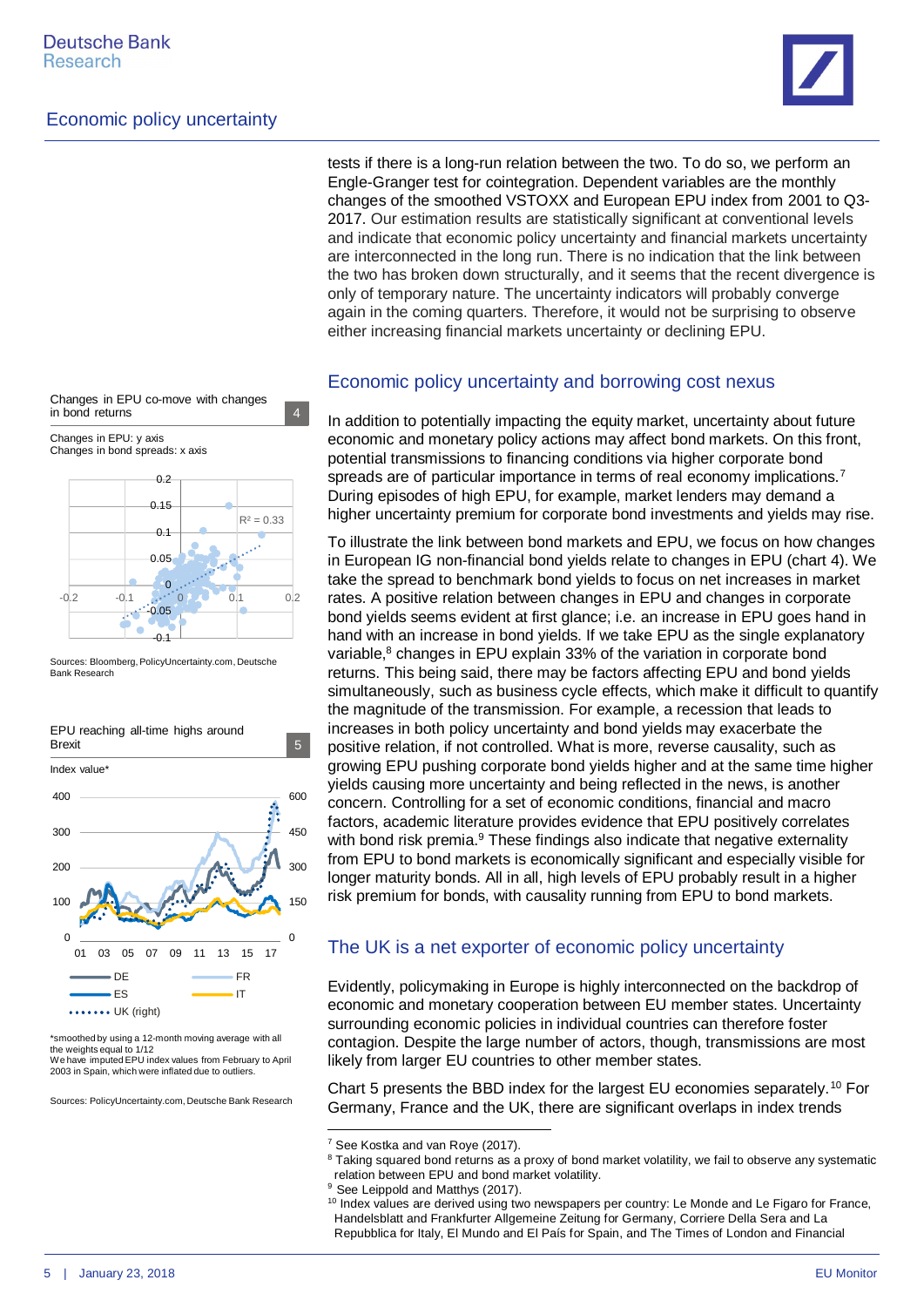

EPU transmission strongest around Brexit vote 6

Dynamic conditional correlations of the UK EPU and respective country EPU\*



\* Estimates from a Multivariate GARCH model. Dependent variables are changes in EPU in %. Model with one ARCH and one GARCH lag and changes in VSTOXX as exogenous variable. Reported values are the 12-month moving averages of dynamic conditional correlations.

Sources: PolicyUncertainty.com, Deutsche Bank Research

| Due to higher EPU, subdued lending to<br>7<br>non-financial corporations and                                                                                                                |                               |                                  |  |  |
|---------------------------------------------------------------------------------------------------------------------------------------------------------------------------------------------|-------------------------------|----------------------------------|--|--|
|                                                                                                                                                                                             | Average moving<br>correlation | Reduction in lending<br>in EUR m |  |  |
| <b>DE</b>                                                                                                                                                                                   | $-0.06$                       | Not significant                  |  |  |
| <b>FR</b>                                                                                                                                                                                   | $-0.22$                       | $-168$                           |  |  |
| IT                                                                                                                                                                                          | $-0.30$                       | $-1.041$                         |  |  |
| ES                                                                                                                                                                                          | $-0.44$                       | -829                             |  |  |
| Reported values in the middle column are average of moving<br>correlations (60-month window) of monthly loan flows to non-<br>financial corporations and EPU in respective countries. Right |                               |                                  |  |  |

column represents response of monthly loan flows to a 10% increase in EPU.

Source: Deutsche Bank Research

throughout the entire observation period. For example, EPU was largely flat across the board before the financial crisis and surged exponentially afterwards. Following a short correction around 2014, EPU reached all-time highs in 2017 following the Brexit referendum. Compared to the more stable economies, EPU in the crisis-hit southern countries of Italy and Spain showed similar trends before the financial crisis. In the run up to the sovereign crisis, there was a slight uptick in EPU in southern countries. It has been very moderate though, which is pretty surprising. In Germany and France, it is difficult to determine whether the surges in EPU in 2016-17 are entirely due to local policy uncertainty or partly due to international news coverage in local newspapers about Brexit, a caveat of BBD index measurement discussed above.

Hikes in policy uncertainty in single countries are observed especially around events with unpredictable outcomes. For example, the Brexit decision and major elections in Germany and France created uncertainties about economic policies in 2017. Indeed, some political parties in the latter two countries had promised radical changes on issues such as defence, tax and immigration policies if they were elected, and polls were somewhat unclear about the election outcomes. In addition to this, EPU has been shown to be transmitted from the largest economies of the EU to other EU countries.<sup>[11](#page-5-0)</sup> Therefore, it seems likely that the stubbornly high levels of EPU in stable countries are related to the Brexit negotiations.[12](#page-5-1) To verify this, we model EPU transmissions from the UK to the largest EU countries, taking both time variation and conditional heterogeneity into account (see chart 6). Our results are based on monthly data and indeed reveal a persistently positive pattern. UK EPU is transmitted to EPU in Germany and France in particular, to a lesser extent to Spain and to the least extent to Italy. For all countries, though, UK EPU transmissions reached a peak around the Brexit vote. In this vein, the UK seems to be a net exporter of policy uncertainty. Taking the potential pro-cyclicality of EPU into account, these transmissions can impede and adversely affect economies and markets. Therefore, economic policy coordination and convergence among the remaining EU states are important to effectively reduce EPU and thereby minimise financial stability risks.

#### Economic policy uncertainty leads to subdued lending

Periods of uncertainty usually coincide with heightened counterparty risk for banks. As lending is a medium- to long-term commitment, banks can restrain from lending to non-financial corporations or to households during episodes of elevated EPU. To shed some light on EPU spillovers, table 7 presents the average moving correlation of the monthly EPU index and of bank loan flows to non-financial corporations from 2008 to Q3-2017. We repeat this exercise for the largest euro area countries separately to address cross country heterogeneity.[13](#page-5-2) EPU and corporate loan flows correlate negatively, i.e. increased uncertainty probably lowers bank lending flows. The average correlation coefficient is moderate with 22% in France. It is 30% in Italy and 44% in Spain which indicates that the negative externality from EPU to bank lending is especially high in southern euro area countries. Only in Germany does the comovement of the two seem almost negligible. To put the negative relation into numbers, we perform a simple empirical analysis as well. We take monthly bank loan flows to non-financial corporations as the dependent variable and EPU as

Times for the United Kingdom.

<span id="page-5-0"></span><sup>&</sup>lt;sup>11</sup> Bernal, Gnabo, Guilmin (2016).

<span id="page-5-1"></span><sup>12</sup> See Biljanovska, Grigoli, Hengge (2017).

<span id="page-5-2"></span><sup>&</sup>lt;sup>13</sup> To get a robust correlation estimate, we use 60 months as the moving correlation window. To avoid contamination by outliers in the data, we winsorise the upper and lower 2.5% tails of the bank loan flows.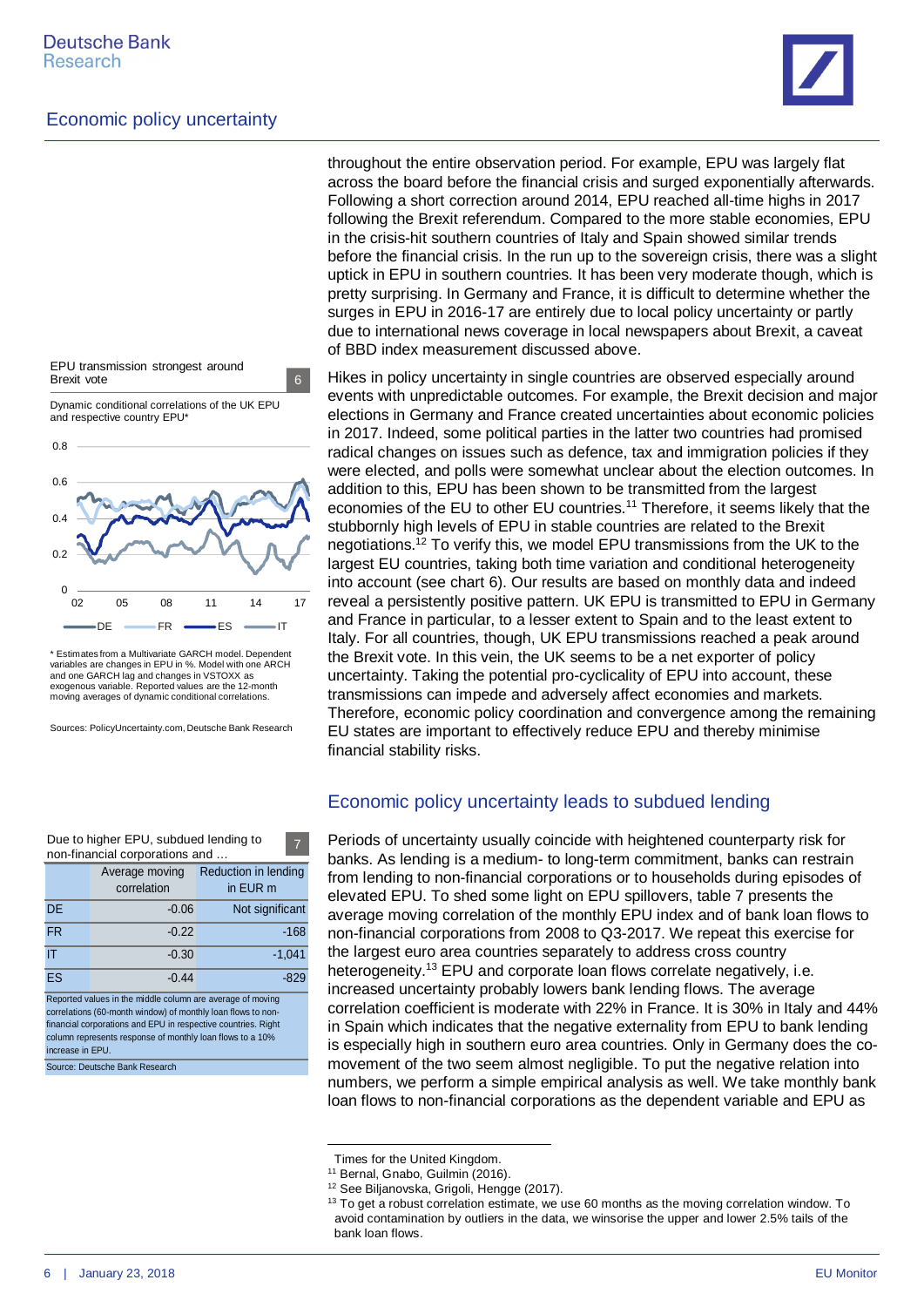

the single explanatory variable.[14](#page-6-0) Our results indicate that higher EPU lowers bank loan flows at statistically significant levels (except in Germany, where the effect is insignificant). A moderate increase (10%) in EPU may translate into a reduction of up to EUR 1 bn in monthly loan flows to non-financial corporations. Our results are in line with the academic literature, which estimates a similar negative relation (for the US), controlling for changes in the real economy and consumer sentiment.[15](#page-6-1)

To further gauge the negative link between EPU and lending to the private sector, we focus on loan flows to households separately as well (see table 8). Our results point out that EPU by and large negatively correlates with retail loan flows, too (except in Germany). With 24% in Italy, 28% in France and 32% in Spain, the average negative link is evident. That said, the magnitude of correlation is somewhat lower compared to loan flows to non-financial corporations in Italy and Spain. This could be due to the fact that a large part of the lending to households is mortgage lending (around 60% to 75%). Mortgage loans are highly standardised and collateralised. They are thus usually less risky than corporate loans and less affected by uncertainty. In Germany, the average correlation is a small positive, a somewhat surprising observation. We also perform a regression analysis, which points out that a 10% increase in EPU can translate into a reduction of up to EUR 500 m (as in the case of Spain) in monthly bank loan flows to households.

Hence, banks could turn out to be a central channel through which EPU is transmitted to the real economy. EPU's negative spillovers are not only possible via heightened stock market volatility and higher bond spreads, but also through subdued funding of the private sector. Considering the cyclicality dimension, elevated EPU might intensify the impact of recessions via restrained bank lending.

#### EPU tends to affect SME lending disproportionally

The transmission of EPU to bank lending could differ with respect to firm size as well. Indeed, when bank lending is constrained, small and medium-sized enterprises (SMEs) tend to be affected more than larger corporations, which are usually less dependent on bank loans.[16](#page-6-2) This is partly due to most SMEs not being able to tap capital markets.

Lack of data limits an analysis of lending to SMEs versus large corporations separately. Yet volumes of small and large loans are available. Small loans (loans with a volume of less than EUR 1 m) are more likely to be to SMEs and can serve as a proxy of SME lending. Our analysis indicates that there is indeed some asymmetry in the impact of EPU. In Spain, the negative correlation of EPU and SME lending is twice as large as the correlation of EPU and lending to large corporations. In France, results are similar. In Italy, both SME and largecap lending show a high negative correlation with EPU. Independent of firm size, Italian banks have generally been risk averse, especially in recent years, due to extraordinarily high levels of non-performing loans on their balance sheets. Only in Germany, and in line with our previous results, is the link between EPU and corporate lending negligible for both SMEs and large firms.

The greater negative impact of high EPU on SME lending can be linked to demand- or supply-side effects. SMEs may invest less and thereby demand fewer loans during episodes of high EPU. Indeed, large corporations may have a larger international client network, and their investments may be less exposed to local EPU shocks. Alternatively, episodes of high EPU probably coincide with

| to households                                             |                |                      | 8      |  |
|-----------------------------------------------------------|----------------|----------------------|--------|--|
|                                                           | Average moving | Reduction in lending |        |  |
|                                                           | correlation    | in EUR m             |        |  |
| <b>DE</b>                                                 | 0.11           |                      | 298    |  |
| <b>FR</b>                                                 | $-0.28$        |                      | $-222$ |  |
| IT                                                        | $-0.24$        |                      | $-395$ |  |
| ES                                                        | $-0.32$        |                      | $-532$ |  |
| Denoted unline in the middle column are overgea of moving |                |                      |        |  |

Reported values in the middle column are average of moving correlations (60-month window) of monthly loan flows to nonfinancial corporations and EPU in respective countries. Right column represents response of monthly loan flows to a 10% increase in EPU. Source: Deutsche Bank Research

DE **S** FR IT  $\blacksquare$ ES -0.60  $-0.45$ -0.30  $-0.15$ 0.00 0.15 ● SMEs ● Large firms

Impact of EPU with respect to firm size  $\begin{array}{|c|} 9 \end{array}$ 

Reported values are averages of moving correlations (60 month window) of outstanding amounts of small and large loans and EPU in respective countries between 2003 and Q3-2017.

Source: Deutsche Bank Research

<span id="page-6-0"></span><sup>&</sup>lt;sup>14</sup> We use standard errors that are robust to heteroskedasticity.

<span id="page-6-1"></span><sup>&</sup>lt;sup>15</sup> See Bordo, Duca and Koch (2016) for a detailed analysis.

<span id="page-6-2"></span><sup>16</sup> See OECD (2014).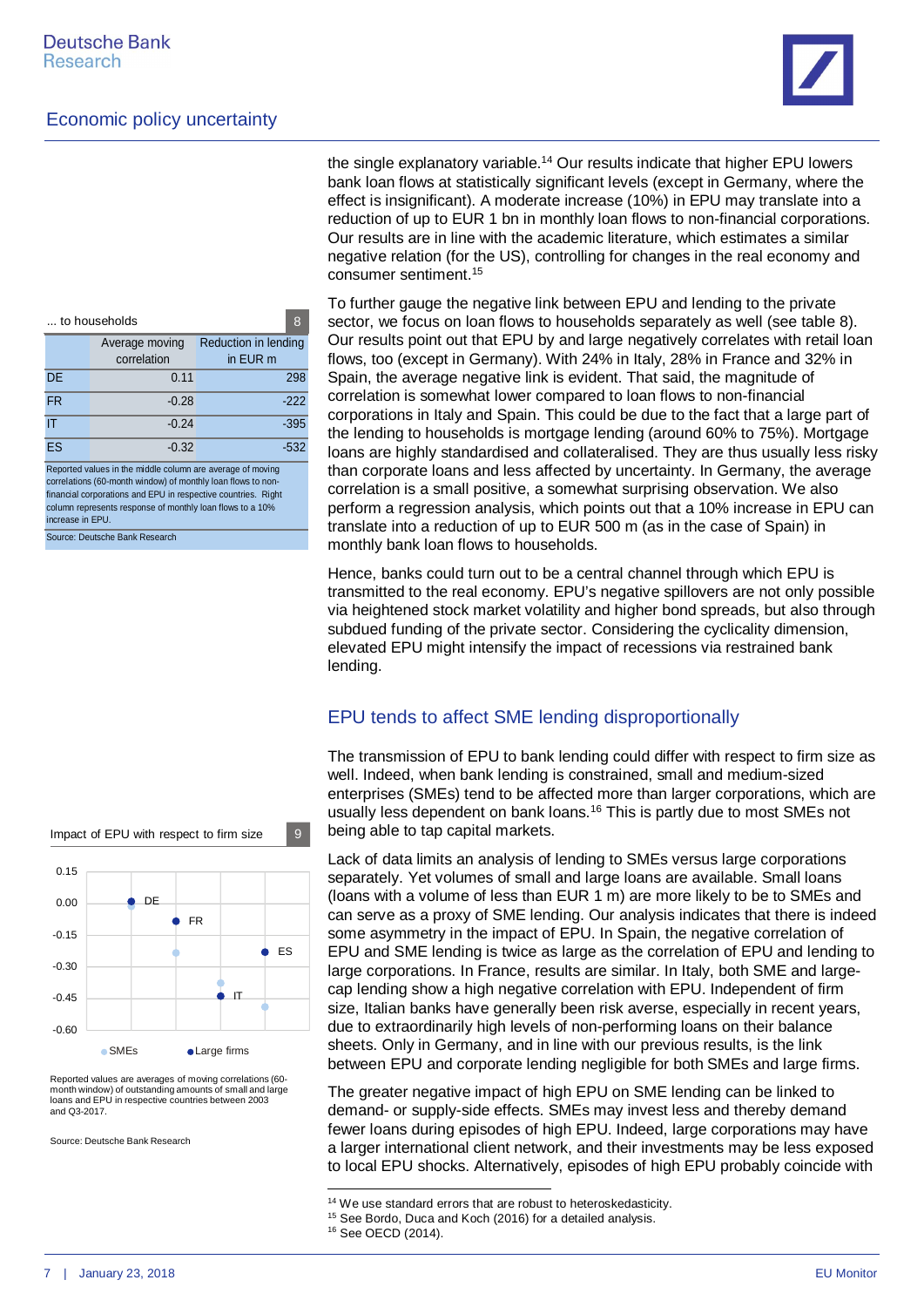

greater information asymmetries and thus a higher default risk among SMEs, which may constrain banks' loan supply. In any case, considering the pivotal role of SMEs in employment and valued added, persistent risk aversion with regard to SME lending in the case of high EPU can harm the real economy significantly and dampen the pace of recovery in Europe.

#### Closing remarks

Uncertainty surrounding economic policies in Europe has taken centre stage in recent years. Thanks to advancement in textual analysis, it is now possible to quantify trends in economic policy uncertainty. Brexit and its aftermath have led to extreme levels of EPU. Despite the relatively limited EPU transmission to financial markets uncertainty recently, the decoupling between the two will probably not last for long. Simplifying a bit, either Brexit-related policy uncertainty will have to come down over the next years, or the favourable market dynamics may reverse and volatility in financial markets may go up. Meanwhile, there is evidence that an increase in EPU can be harmful for corporate debt markets through higher bond spreads.

Brexit-related EPU in the UK is transmitted to Germany and France in particular, to a lesser extent to Spain and to the least extent to Italy. These transmissions can impede and adversely affect economic recovery in Europe. Therefore, economic policy coordination and convergence among the remaining EU states are important to effectively reduce EPU and thereby minimise financial stability risks. Indeed, elevated EPU has real economy implications beyond capital markets via subdued bank lending to non-financial corporations and households. Even more, these effects are disproportionally pronounced for SMEs. Banks could turn out to be a central loop through which EPU is transmitted to the real economy, especially given the heavy bank dependence of corporate funding in Europe.

Orçun Kaya (+49 69 910-31732, orcun.kaya@db.com)